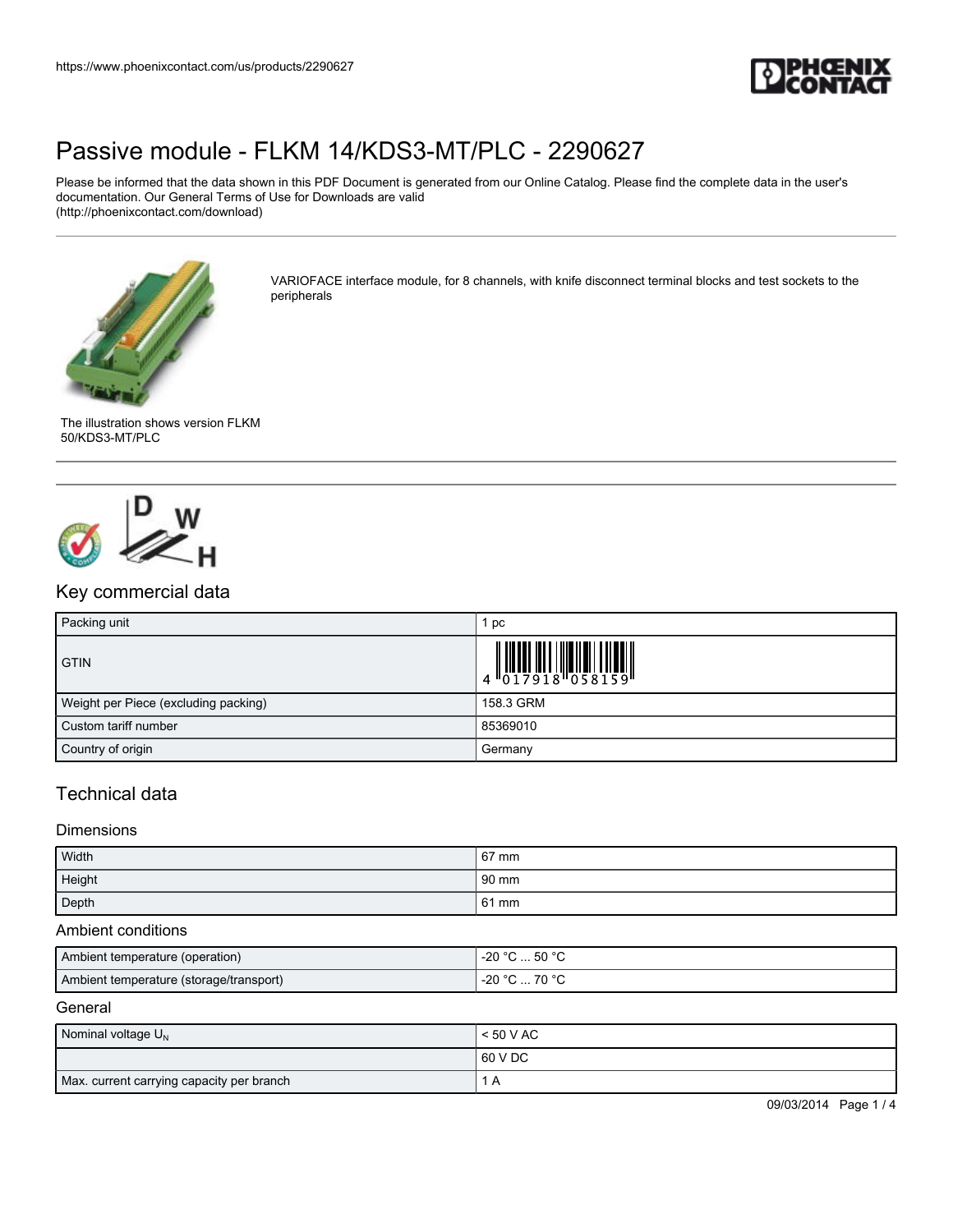

## Technical data

### General

| Max. total current of voltage supply | 3A                       |
|--------------------------------------|--------------------------|
| Number of positions                  | 14                       |
| Status display                       | No                       |
| Test voltage                         | 500 V AC (50 Hz, 1 min.) |
| Mounting position                    | any                      |
| Standards/regulations                | IEC 60664                |
|                                      | <b>IEC 60664 A</b>       |
|                                      | <b>DIN VDE 0110</b>      |
|                                      | DIN VDE 0160 (in parts)  |
| Pollution degree                     | $\overline{2}$           |
| Surge voltage category               | Ш                        |

## Connection data for connection 1

| Connection name                        | PCB connection with disconnect knife   |
|----------------------------------------|----------------------------------------|
| Connection method                      | Screw connection with disconnect knife |
| Conductor cross section solid min.     | $0.2$ mm <sup>2</sup>                  |
| Conductor cross section solid max.     | $4 \text{ mm}^2$                       |
| Conductor cross section stranded min.  | $0.2$ mm <sup>2</sup>                  |
| Conductor cross section stranded max.  | $2.5$ mm <sup>2</sup>                  |
| Conductor cross section AWG/kcmil min. | 24                                     |
| Conductor cross section AWG/kcmil max  | 12                                     |
| Stripping length                       | 8 mm                                   |
| Screw thread                           | M <sub>3</sub>                         |

# **Classifications**

eCl@ss

| eCl@ss 4.0 | 27250313 |
|------------|----------|
| eCl@ss 4.1 | 27250313 |
| eCl@ss 5.0 | 27250313 |
| eCl@ss 5.1 | 27250313 |
| eCl@ss 6.0 | 27371601 |
| eCl@ss 7.0 | 27371601 |
| eCl@ss 8.0 | 27371601 |

ETIM

| <b>ETIM 2.0</b> | EC001437 |
|-----------------|----------|
| ETIM 3.0        | EC001437 |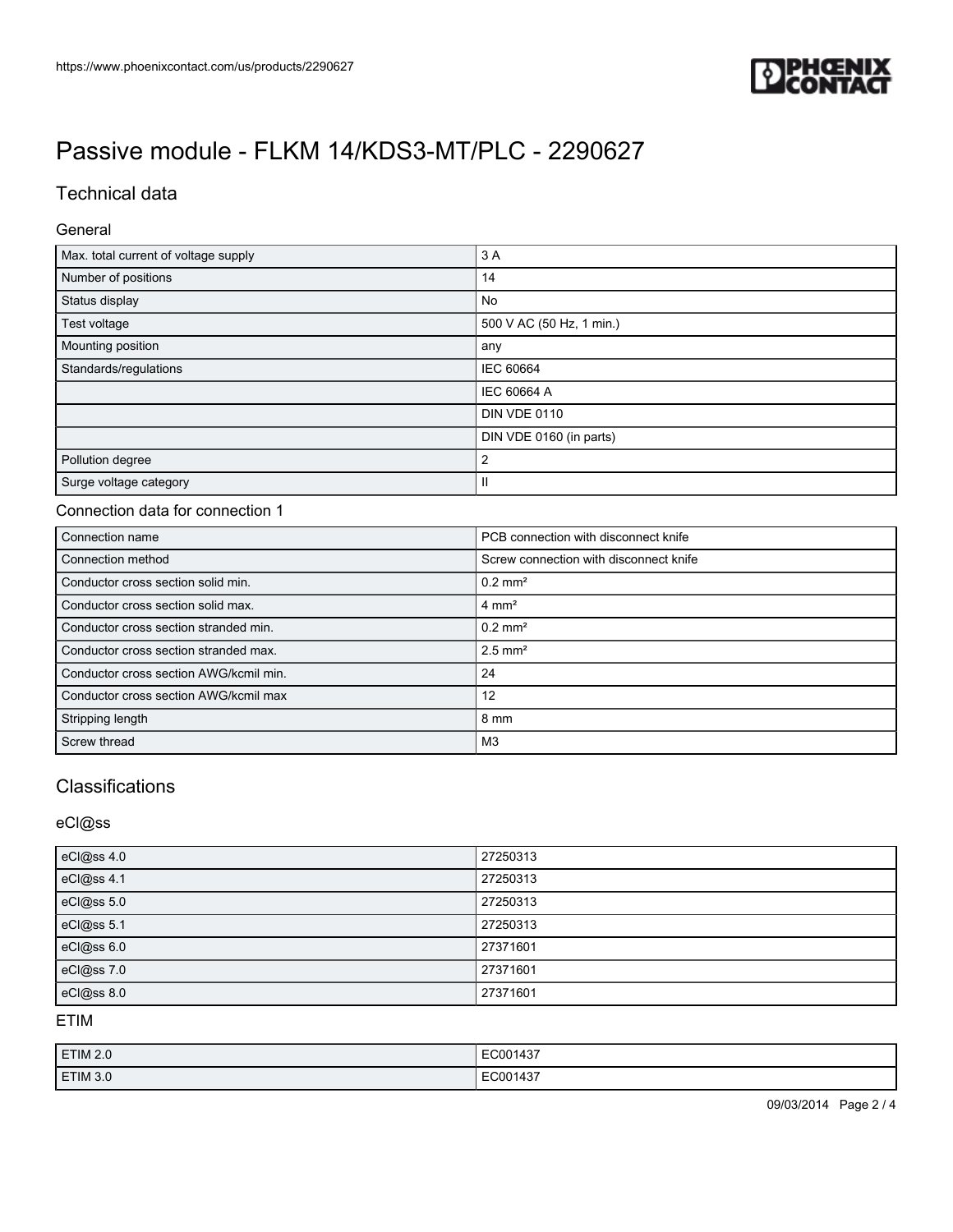

# **Classifications**

ETIM

| ETIM 4.0 | EC001437 |
|----------|----------|
| ETIM 5.0 | EC001437 |

### UNSPSC

| UNSPSC 6.01          | 30211824 |
|----------------------|----------|
| <b>UNSPSC 7.0901</b> | 39121421 |
| UNSPSC 11            | 39121421 |
| <b>UNSPSC 12.01</b>  | 39121421 |
| UNSPSC 13.2          | 39121421 |

## Approvals

## Approvals

Approvals

GOST

Ex Approvals

Approvals submitted

### Approval details

**GOST** 

Drawings